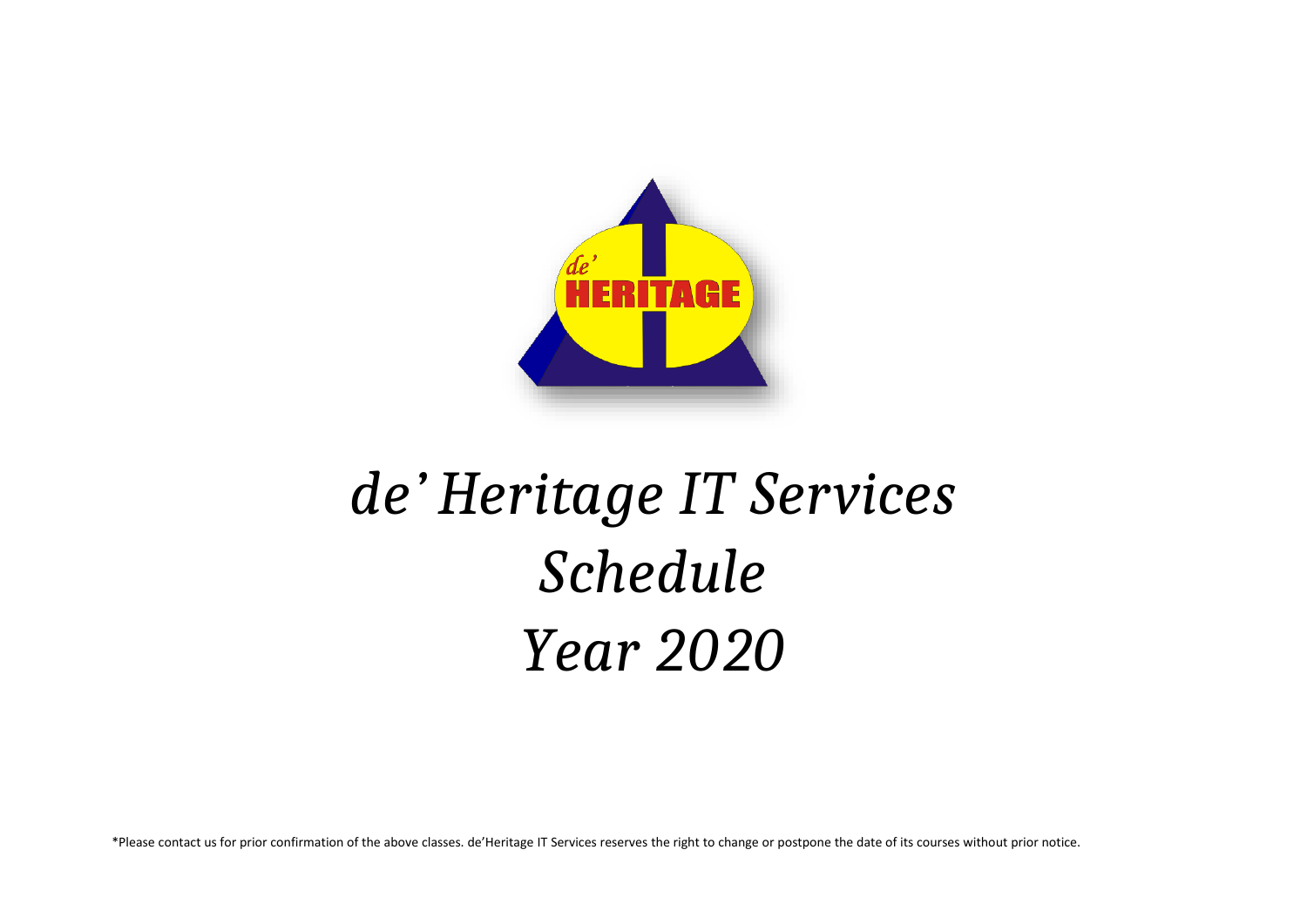#### *A. Certiport Courses – Year 2020*

| Code   | Course Title        | Duration             | Days        | Jan | Feb       | March    | April    | May                      | June     | July     | Aug      | Sept     | <b>Oct</b> | Nov     | Dec      |
|--------|---------------------|----------------------|-------------|-----|-----------|----------|----------|--------------------------|----------|----------|----------|----------|------------|---------|----------|
| $IC^3$ | IC <sup>3</sup> GS5 | 9.00 am -<br>5.00 pm | $7 \, days$ |     | $10 - 17$ | $9 - 16$ | $6 - 13$ | $\overline{\phantom{0}}$ | $8 - 15$ | $6 - 13$ | $3 - 10$ | $7 - 14$ | $5 - 12$   | $2 - 9$ | $7 - 14$ |

#### *B. Certiport Business Courses – Year 2020*

| Code        | Course Title                                                | Duration             | Days   | Jan | Feb | March | April | May | June                                           | July | Aug | Sept | <b>Oct</b> | Nov | Dec |
|-------------|-------------------------------------------------------------|----------------------|--------|-----|-----|-------|-------|-----|------------------------------------------------|------|-----|------|------------|-----|-----|
| ESB         | Entrepreneurship<br>and Small<br><b>Business</b> (ESB)      | 9.00 am -<br>5.00 pm | 5 days |     |     |       |       |     |                                                |      |     |      |            |     |     |
| ECBA        | Entry Certificate<br>in Business<br>Analysis                | 9.00 am -<br>5.00 pm | 5 days |     |     |       |       |     | Available upon request (Minimum of 3 students) |      |     |      |            |     |     |
| <b>CCBA</b> | Certificate of<br>Capability in<br><b>Business Analysis</b> | 9.00 am -<br>5.00 pm | 5 days |     |     |       |       |     |                                                |      |     |      |            |     |     |
| PMI<br>BA   | PM in Business<br>Analysis                                  | 9.00 am -<br>5.00 pm | 5 days |     |     |       |       |     |                                                |      |     |      |            |     |     |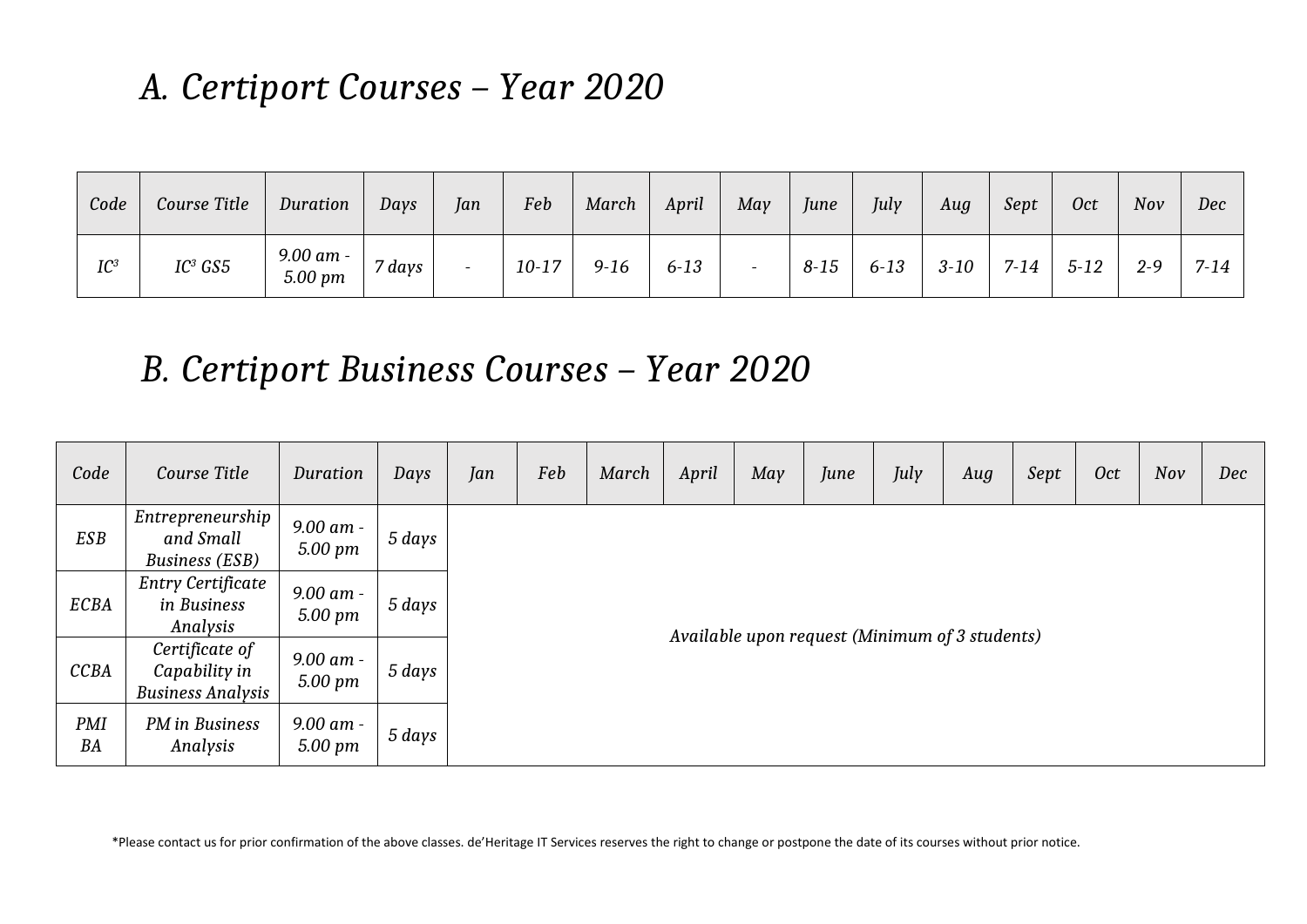#### *C. CompTIA Courses – Year 2020*

| Code    | Course Title               | Duration               | Days   | Jan                      | Feb       | March     | April                                          | May                      | June      | July      | Aug       | Sep       | <b>Oct</b> | Nov      | Dec       |
|---------|----------------------------|------------------------|--------|--------------------------|-----------|-----------|------------------------------------------------|--------------------------|-----------|-----------|-----------|-----------|------------|----------|-----------|
| IT-Fund | CompTIA IT<br>Fundamentals | 9.00 am -<br>5.00 pm   | 4 days | $\overline{\phantom{a}}$ | $10-13$   | $9 - 13$  | $6 - 10$                                       | $\overline{\phantom{a}}$ | $8 - 11$  | $6 - 9$   | $3-6$     | $7 - 10$  | $5 - 8$    | $2 - 5$  | $7 - 10$  |
| $A+$    | $CompTIA A+$               | 9.00 am -<br>5.00 pm   | 6 days | $\overline{\phantom{a}}$ | $17 - 22$ | $16-21$   | $13 - 18$                                      | $\sim$                   | 15-20     | $13 - 18$ | $10 - 15$ | 14-19     | $12 - 17$  | $9 - 14$ | 14-19     |
| $Net+$  | CompTIA<br>Network+        | 9.00 am -<br>5.00 pm   | 6 days | $\overline{\phantom{a}}$ | $24 - 29$ | $23 - 28$ | $20 - 25$                                      | $\overline{\phantom{a}}$ | $22 - 27$ | $20 - 25$ | $17-22$   | $21 - 26$ | $19-24$    | $16-21$  | $21 - 26$ |
| $Sec+$  | CompTIA<br>$Security+$     | 9.00 am -<br>5.00 pm   | 6 days |                          |           |           |                                                |                          |           |           |           |           |            |          |           |
| $Svr+$  | CompTIA<br>Server+         | $9.00$ am -<br>5.00 pm | 6 days |                          |           |           | Available upon request (Minimum of 3 students) |                          |           |           |           |           |            |          |           |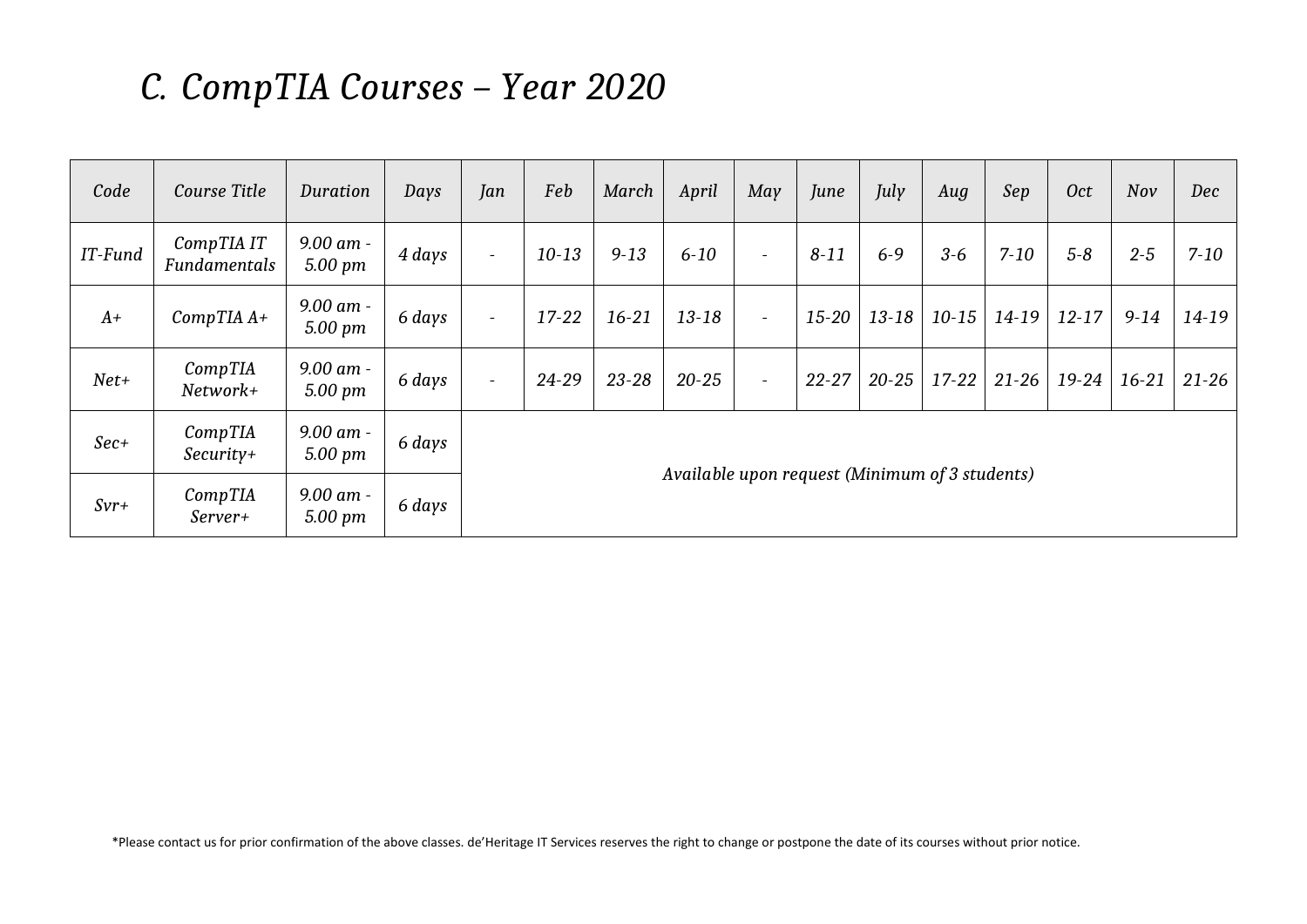## *D. Microsoft Technical Courses – Year 2020*

| Code          | Course Title                                        | Duration                           | Days   | Jan                      | Feb       | March     | April                                          | May                      | June      | July      | Aug       | Sept      | <b>Oct</b> | Nov       | Dec       |
|---------------|-----------------------------------------------------|------------------------------------|--------|--------------------------|-----------|-----------|------------------------------------------------|--------------------------|-----------|-----------|-----------|-----------|------------|-----------|-----------|
| <b>MTAOS</b>  | Microsoft MTA<br>(Operating System)                 | 9.00 am -<br>$5.00 \; \mathrm{pm}$ | 4 days | $\overline{\phantom{a}}$ | $10-13$   | $9 - 13$  | $6 - 10$                                       | $\overline{\phantom{a}}$ | $8 - 11$  | $6 - 9$   | $3 - 6$   | $7 - 10$  | $5 - 8$    | $2 - 5$   | $7 - 10$  |
| <b>MTAN</b>   | Microsoft MTA<br>(Networking)<br>Fundamentals)      | 9.00 am -<br>$5.00 \; \mathrm{pm}$ | 4 days | $\sim$                   | $17 - 22$ | $16-21$   | $13 - 18$                                      | $\overline{a}$           | 15-20     | $13 - 18$ | $10 - 15$ | 14-19     | $12 - 17$  | $9 - 14$  | 14-19     |
| <b>MTASer</b> | Microsoft MTA<br>(Windows Server<br>Administration) | $9.00$ am -<br>5.00 pm             | 4 days | $\sim$                   | $24 - 29$ | $23 - 28$ | $20 - 25$                                      | $\overline{\phantom{a}}$ | $22 - 27$ | $20 - 25$ | $17-22$   | $21 - 26$ | $19-24$    | $16 - 21$ | $21 - 26$ |
| <b>MTASec</b> | Microsoft MTA<br>(Security)<br>Fundamentals)        | 9.00 am -<br>5.00 pm               | 4 days | $\overline{\phantom{0}}$ | $10 - 13$ | $9 - 13$  | $6 - 10$                                       | $\overline{\phantom{a}}$ | $8 - 11$  | $6 - 9$   | $3 - 6$   | $7 - 10$  | $5 - 8$    | $2 - 5$   | $7 - 10$  |
| <b>MTA365</b> | Microsoft MCSA<br>Office 365                        | $9.00$ am -<br>5.00 pm             | 4 days |                          |           |           | Available upon request (Minimum of 3 students) |                          |           |           |           |           |            |           |           |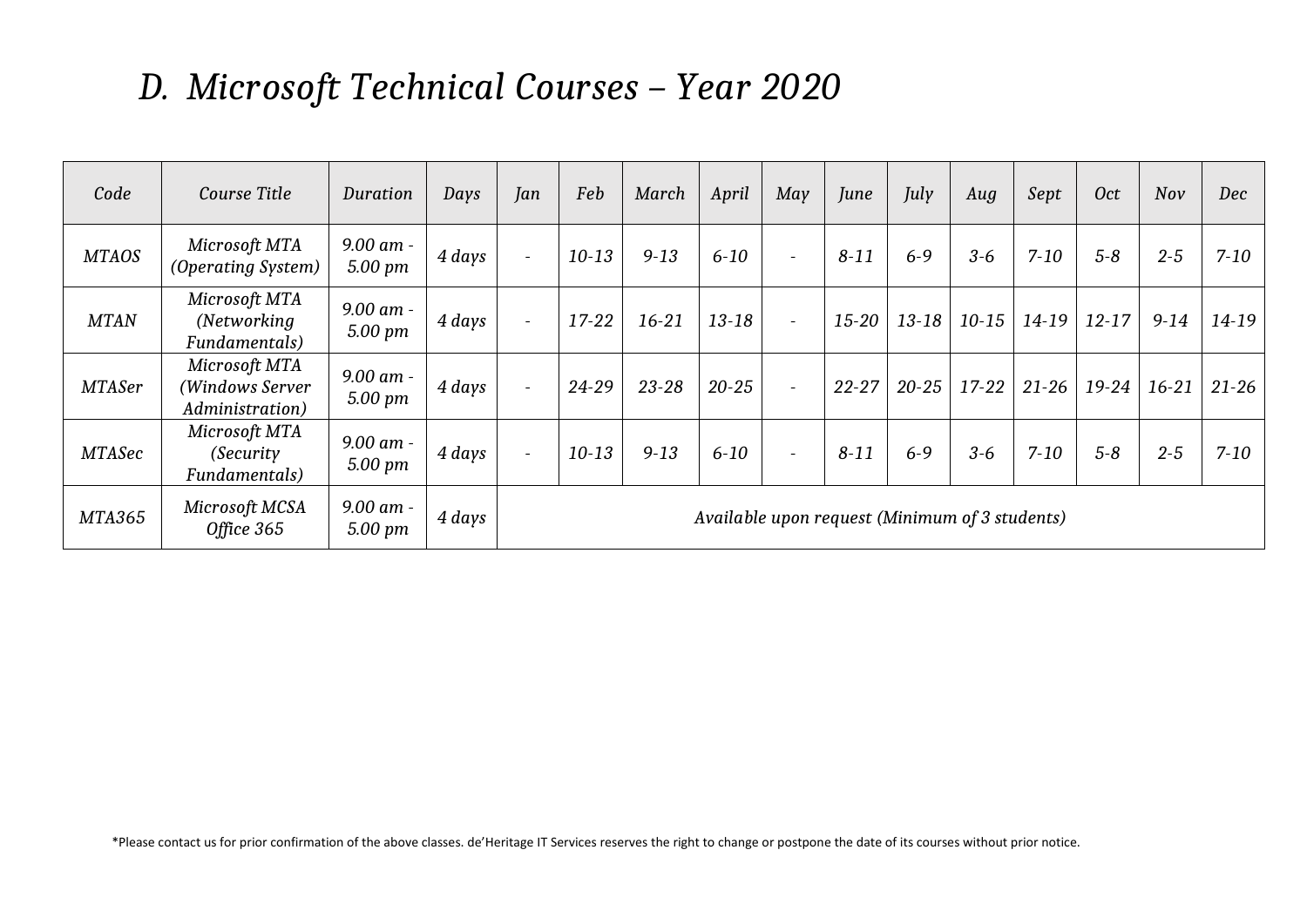## *E. Project Management Courses – Year 2020*

| Code        | Course Title                                           | Duration               | Days   | Jan                      | Feb                      | March | April          | May | June | July | Aug | Sept                                              | <b>Oct</b>     | Nov | Dec |
|-------------|--------------------------------------------------------|------------------------|--------|--------------------------|--------------------------|-------|----------------|-----|------|------|-----|---------------------------------------------------|----------------|-----|-----|
| $Proj+$     | CompTIA<br>Project+                                    | 9.00 am -<br>5.00 pm   | 4 days | $\sim$                   |                          |       |                |     |      |      |     |                                                   |                |     |     |
| <b>CAPM</b> | PMI Certified<br>Associate in<br>Project<br>Management | 9.00 am -<br>5.00 pm   | 5 days | $\overline{\phantom{a}}$ |                          |       |                |     |      |      |     | Available upon request<br>(Minimum of 3 students) |                |     |     |
| <b>PMP</b>  | PMI Project<br>Management<br>Professional              | $9.00$ am -<br>5.00 pm | 5 days | $\sim$                   |                          |       |                |     |      |      |     |                                                   |                |     |     |
| LP          | Libre Project<br>(Basic)                               | $9.00$ am -<br>5.00 pm | 1 days |                          |                          |       |                |     |      |      |     |                                                   |                |     |     |
| LP          | Libre Project<br>(Intermediate)                        | 9.00 am -<br>5.00 pm   | 2 days | $\overline{\phantom{a}}$ | $\overline{a}$           |       | $\overline{a}$ |     |      |      |     | $\overline{a}$                                    | $\overline{a}$ |     |     |
| LP          | Libre Project<br>(Advanced)                            | 9.00 am -<br>5.00 pm   | 2 days | $\overline{\phantom{a}}$ | $\overline{\phantom{a}}$ |       | $\overline{a}$ |     |      |      |     | $\overline{\phantom{0}}$                          | $\overline{a}$ |     |     |
| <b>MOP</b>  | Microsoft Office<br>Project 2016<br>(Basic)            | 9.00 am -<br>5.00 pm   | 1 days | $\sim$                   | $\overline{a}$           |       |                |     |      |      |     |                                                   |                |     |     |
| <b>MOP</b>  | Microsoft Office<br>Project 2016<br>(Intermediate)     | 9.00 am -<br>5.00 pm   | 1 days | $\overline{\phantom{a}}$ |                          |       |                |     |      |      |     | Available upon request<br>(Minimum of 3 students) |                |     |     |
| <b>MOP</b>  | Microsoft Office<br>Project 2016<br>(Advanced)         | $9.00$ am -<br>5.00 pm | 2 days | $\overline{\phantom{a}}$ |                          |       |                |     |      |      |     |                                                   |                |     |     |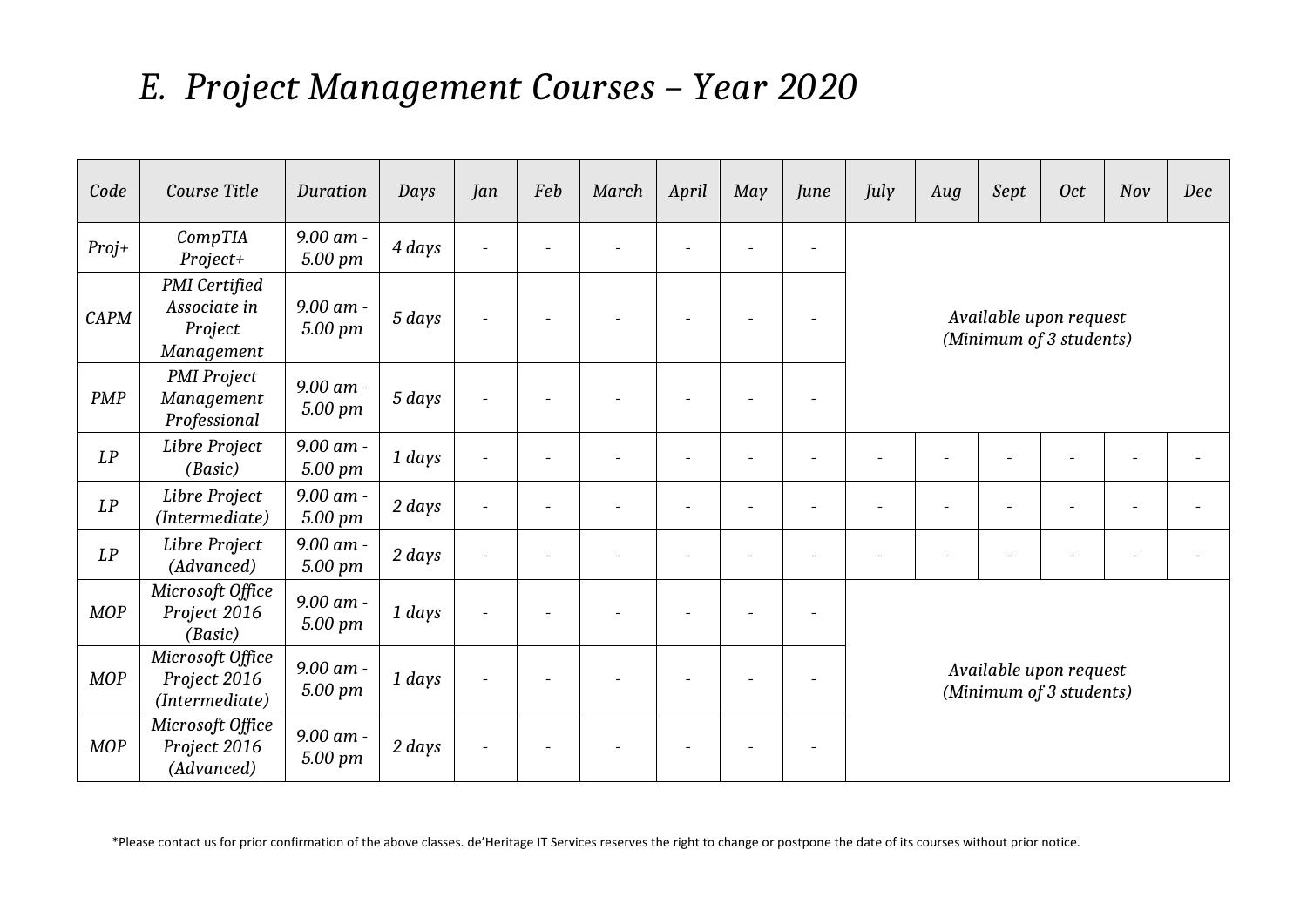## *F. Microsoft Office Specialist Courses – Year 2020*

| Code               | Course Title                                            | Duration             | Days   | Jan                      | Feb            | March          | April          | May                      | June           | July           | Aug            | Sept     | <b>Oct</b> | Nov            | Dec            |
|--------------------|---------------------------------------------------------|----------------------|--------|--------------------------|----------------|----------------|----------------|--------------------------|----------------|----------------|----------------|----------|------------|----------------|----------------|
| Word1              | Microsoft Office<br><b>Word 2016</b><br>(Basic)         | 9.00 am -<br>5.00 pm | 1 days | $\blacksquare$           | $\mathfrak{Z}$ | $\overline{2}$ | 6              | $\overline{\phantom{a}}$ | $\mathbf{1}$   | 6              | 3              | 7        | 5          | $\overline{2}$ | $\overline{7}$ |
| Word2              | Microsoft Office<br><b>Word 2016</b><br>(Intermediate)  | 9.00 am -<br>5.00 pm | 1 days | $\overline{\phantom{a}}$ | $\overline{4}$ | $\mathfrak{Z}$ | $\overline{7}$ | $\overline{\phantom{a}}$ | $\overline{2}$ | $\overline{7}$ | $\overline{4}$ | 8        | 6          | 3              | 8              |
| Word3              | Microsoft Office<br><b>Word 2016</b><br>(Advanced)      | 9.00 am -<br>5.00 pm | 2 days | $\overline{a}$           | $5-6$          | $4 - 5$        | $8 - 9$        | $\overline{\phantom{a}}$ | $3 - 4$        | $8 - 9$        | $5-6$          | $9 - 10$ | $7 - 8$    | $4-5$          | $9 - 10$       |
| Excel1             | Microsoft Office<br><b>Excel 2016</b><br>(Basic)        | 9.00 am -<br>5.00 pm | 1 days | $\overline{\phantom{a}}$ | 10             | 9              | 13             | $\overline{\phantom{a}}$ | 8              | 13             | 10             | 14       | 12         | 9              | 14             |
| Excel <sub>2</sub> | Microsoft Office<br><b>Excel 2016</b><br>(Intermediate) | 9.00 am -<br>5.00 pm | 1 days | $\overline{\phantom{a}}$ | 11             | 10             | 14             | $\overline{\phantom{a}}$ | 9              | 14             | 11             | 15       | 13         | 10             | 15             |
| Excel <sub>3</sub> | Microsoft Office<br><b>Excel 2016</b><br>(Advanced)     | 9.00 am -<br>5.00 pm | 2 days | $\overline{\phantom{a}}$ | $12 - 13$      | $11 - 12$      | $15 - 16$      | $\overline{\phantom{a}}$ | $10 - 11$      | $15 - 16$      | $12 - 13$      | $16-17$  | $14 - 15$  | $11 - 12$      | $16-17$        |
| PP <sub>1</sub>    | Microsoft Office<br>PowerPoint 2016<br>(Basic)          | 9.00 am -<br>5.00 pm | 1 days | $\overline{\phantom{a}}$ | 17             | 16             | 20             | $\overline{\phantom{a}}$ | 15             | 20             | 17             | 21       | 19         | 16             | 21             |
| PP2                | Microsoft Office<br>PowerPoint 2016<br>(Intermediate)   | 9.00 am -<br>5.00 pm | 1 days | $\overline{\phantom{a}}$ | 18             | 17             | 21             | $\overline{\phantom{a}}$ | 16             | 21             | 18             | 22       | 20         | 17             | 22             |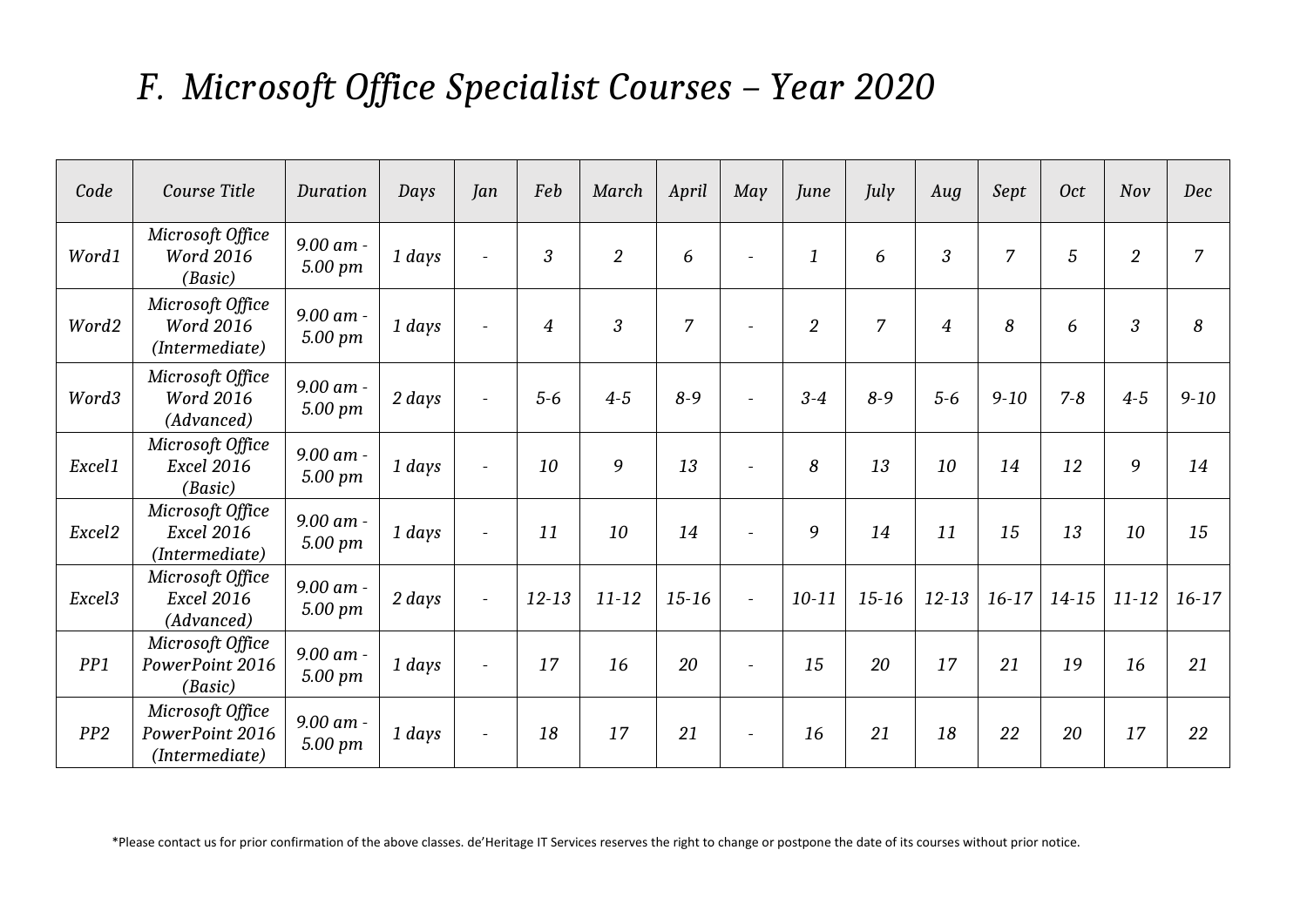| PP3              | Microsoft Office<br>PowerPoint 2016<br>(Advanced)    | 9.00 am -<br>5.00 pm | $2 \, days$ | $\sim$                   | 19-20     | 18-19                                                | $22 - 23$ | $\overline{a}$           | 17-18     | $22 - 23$ | 19-20     | $23 - 24$                                         | $21 - 22$ | 18-19     | $23 - 24$ |
|------------------|------------------------------------------------------|----------------------|-------------|--------------------------|-----------|------------------------------------------------------|-----------|--------------------------|-----------|-----------|-----------|---------------------------------------------------|-----------|-----------|-----------|
| Acc1             | Microsoft Office<br>Access 2016<br>(Basic)           | 9.00 am -<br>5.00 pm | 1 days      | $\sim$                   | 24        | 23                                                   | 27        | $\blacksquare$           | 22        | 27        | 24        | 26                                                | 26        | 23        | 28        |
| Acc2             | Microsoft Office<br>Access 2016<br>(Intermediate)    | 9.00 am -<br>5.00 pm | 1 days      |                          | 25        | 24                                                   | 28        | $\overline{\phantom{m}}$ | 23        | 28        | 25        | 28                                                | 27        | 24        | 29        |
| Acc3             | Microsoft Office<br>Access 2016<br>(Advanced)        | 9.00 am -<br>5.00 pm | $2 \, days$ |                          | $26 - 27$ | $25 - 26$                                            | 29-30     | $\overline{\phantom{a}}$ | $24 - 25$ | 29-30     | $26 - 27$ | 29-30                                             | $28 - 29$ | $25 - 26$ | $30 - 31$ |
| Out1             | Microsoft Office<br>Outlook 2016<br>(Basic)          | 9.00 am -<br>5.00 pm | 1 days      |                          |           |                                                      |           |                          |           |           |           |                                                   |           |           |           |
| Out <sub>2</sub> | Microsoft Office<br>Outlook 2016<br>(Intermediate)   | 9.00 am -<br>5.00 pm | 1 days      |                          |           |                                                      |           |                          |           |           |           |                                                   |           |           |           |
| Out <sub>3</sub> | Microsoft Office<br>Outlook 2016<br>(Advanced)       | 9.00 am -<br>5.00 pm | 2 days      | $\blacksquare$           |           |                                                      |           |                          |           |           |           |                                                   |           |           |           |
| Pub1             | Microsoft Office<br>Publisher 2016<br>(Basic)        | 9.00 am -<br>5.00 pm | 1 days      | $\overline{\phantom{a}}$ |           | Available upon request<br>(Minimum of 3<br>students) |           |                          |           |           |           | Available upon request<br>(Minimum of 3 students) |           |           |           |
| Pub <sub>2</sub> | Microsoft Office<br>Publisher 2016<br>(Intermediate) | 9.00 am -<br>5.00 pm | 1 days      |                          |           |                                                      |           |                          |           |           |           |                                                   |           |           |           |
| Pub <sub>3</sub> | Microsoft Office<br>Publisher 2016<br>(Advanced)     | 9.00 am -<br>5.00 pm | 2 days      |                          |           |                                                      |           |                          |           |           |           |                                                   |           |           |           |
| Visio1           | Microsoft Office<br><b>Visio 2016</b><br>(Basic)     | 9.00 am -<br>5.00 pm | 1 days      | $\overline{\phantom{a}}$ |           |                                                      |           |                          |           |           |           |                                                   |           |           |           |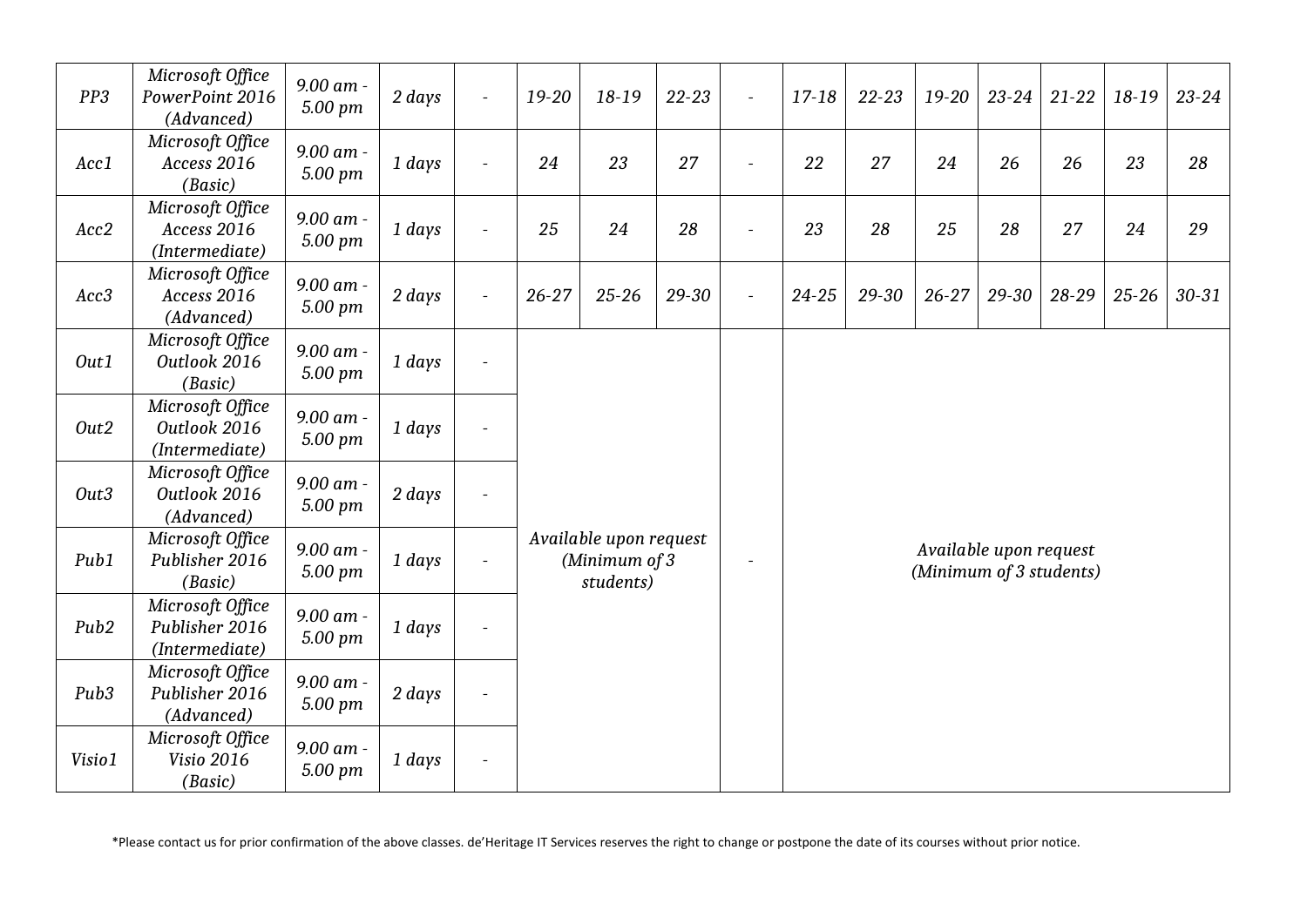| Visio2 | Microsoft Office<br>Visio 2016<br>(Intermediate) | 9.00 am -<br>5.00 pm | . days | $\overline{\phantom{0}}$ |
|--------|--------------------------------------------------|----------------------|--------|--------------------------|
| Visio3 | Microsoft Office<br>Visio 2016<br>(Advanced)     | 9.00 am -<br>5.00 pm | 2 days | $\overline{\phantom{0}}$ |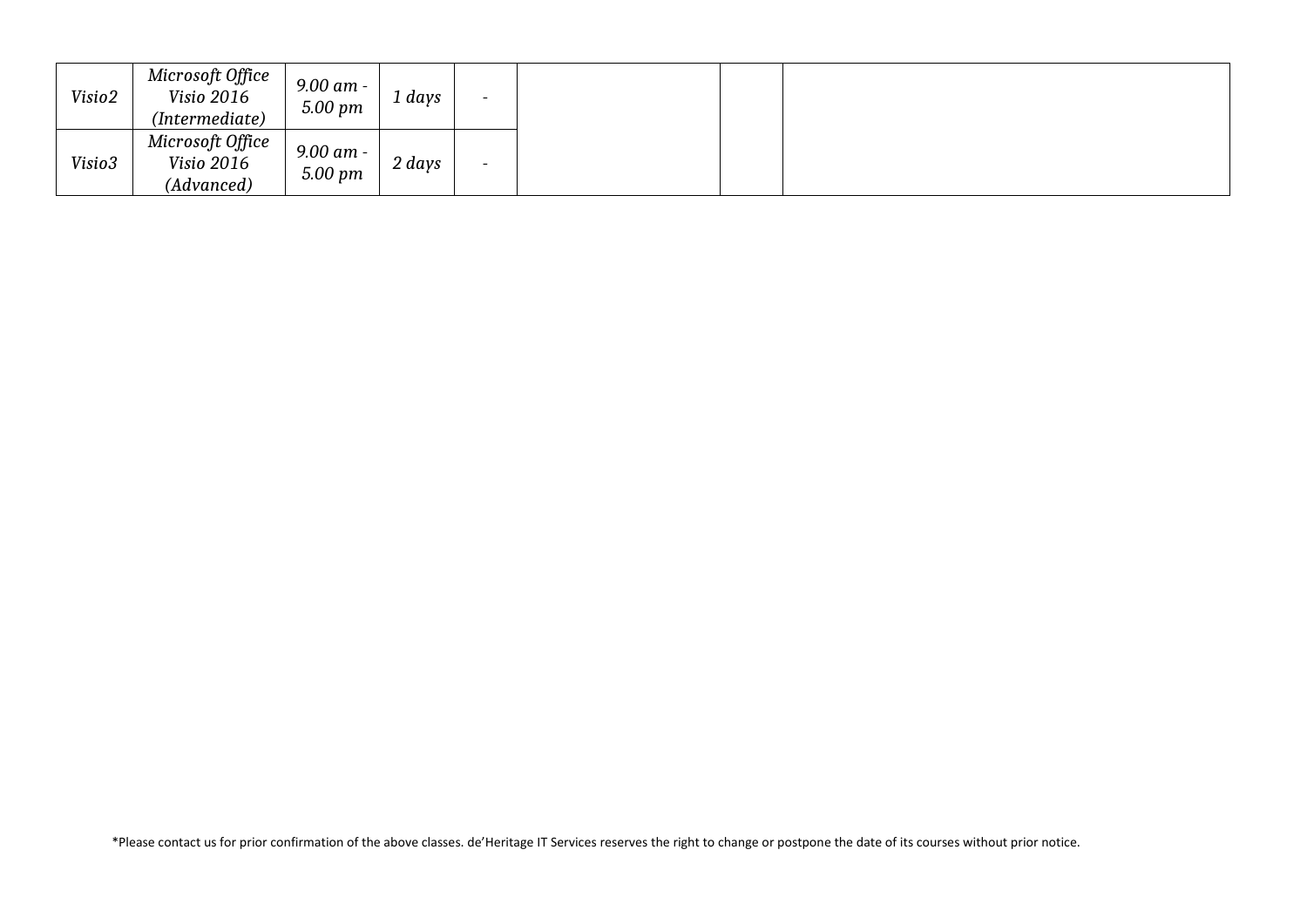## *G. Libre Open Office Courses – Year 2020*

| Code              | Course Title                                    | Duration             | Days        | Jan | Feb | March | April                                          | May | June | July | Aug | Sept | <b>Oct</b> | Nov | Dec |
|-------------------|-------------------------------------------------|----------------------|-------------|-----|-----|-------|------------------------------------------------|-----|------|------|-----|------|------------|-----|-----|
| Writer1           | Open Office Writer<br>(Basic)                   | 9.00 am -<br>5.00 pm | 1 days      |     |     |       |                                                |     |      |      |     |      |            |     |     |
| Writer2           | Open Office Writer<br>(Intermediate)            | 9.00 am -<br>5.00 pm | 1 days      |     |     |       |                                                |     |      |      |     |      |            |     |     |
| Writer3           | Open Office Writer<br>(Advanced)                | 9.00 am -<br>5.00 pm | $2 \, days$ |     |     |       |                                                |     |      |      |     |      |            |     |     |
| Calc1             | Open Office Calc<br>(Basic)                     | 9.00 am -<br>5.00 pm | 1 days      |     |     |       |                                                |     |      |      |     |      |            |     |     |
| Calc <sub>2</sub> | Open Office Calc<br>(Intermediate)              | 9.00 am -<br>5.00 pm | 1 days      |     |     |       |                                                |     |      |      |     |      |            |     |     |
| Calc <sub>3</sub> | Open Office Calc<br>(Advanced)                  | 9.00 am -<br>5.00 pm | $2 \, days$ |     |     |       | Available upon request (Minimum of 4 students) |     |      |      |     |      |            |     |     |
| IP1               | Open Office<br>Impress (Basic)                  | 9.00 am -<br>5.00 pm | $1 \, days$ |     |     |       |                                                |     |      |      |     |      |            |     |     |
| IP2               | Open Office<br><b>Impress</b><br>(Intermediate) | 9.00 am -<br>5.00 pm | 1 days      |     |     |       |                                                |     |      |      |     |      |            |     |     |
| IP3               | Open Office<br><b>Impress</b><br>(Advanced)     | 9.00 am -<br>5.00 pm | 2 days      |     |     |       |                                                |     |      |      |     |      |            |     |     |
| Base1             | Open Office Base<br>(Basic)                     | 9.00 am -<br>5.00 pm | $1 \, days$ |     |     |       |                                                |     |      |      |     |      |            |     |     |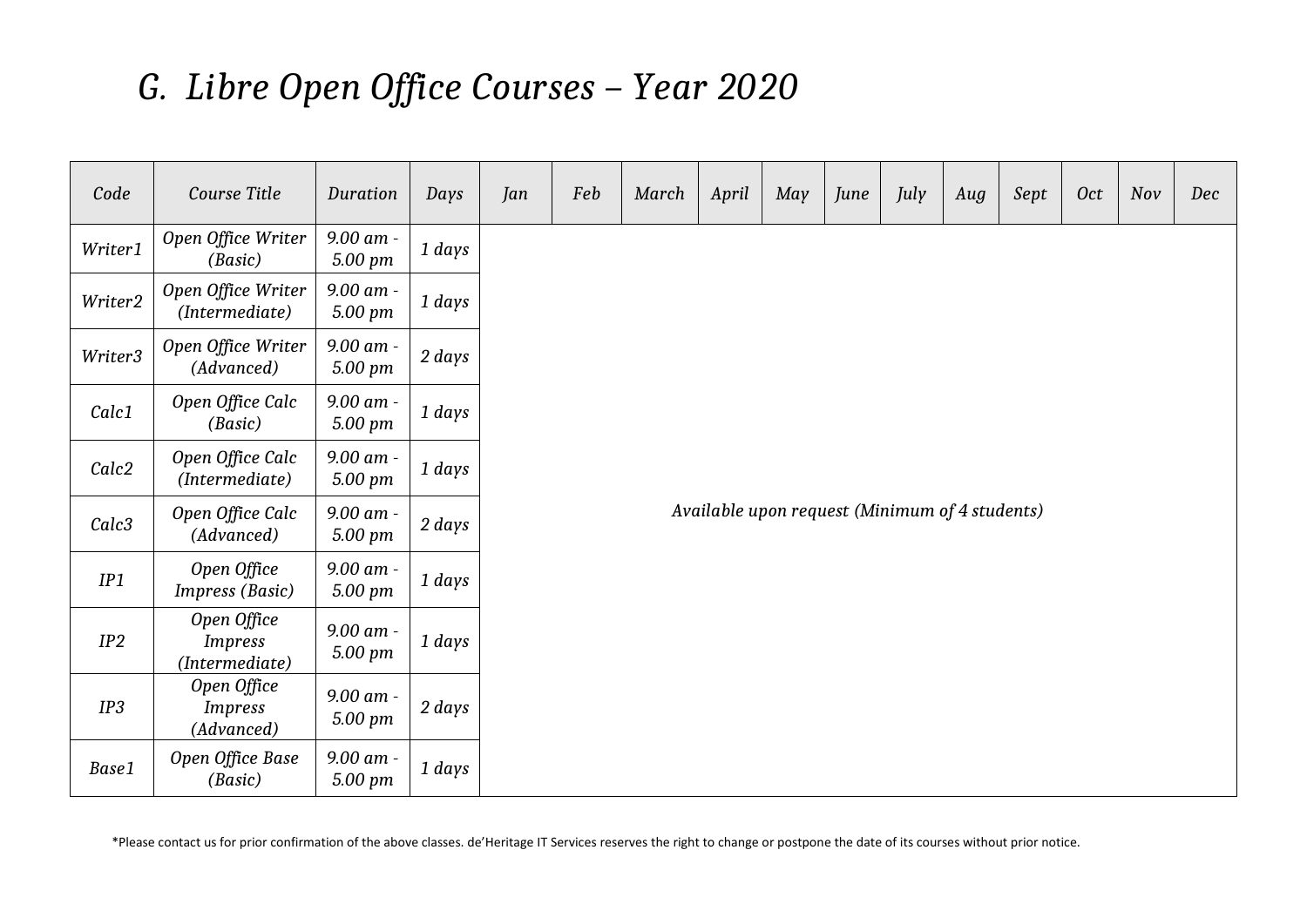| Base2 | Open Office Base<br>(Intermediate) | 9.00 am -<br>5.00 pm   | 1 days      |
|-------|------------------------------------|------------------------|-------------|
| Base3 | Open Office Base<br>(Advanced)     | 9.00 am -<br>5.00 pm   | 2 days      |
| Draw1 | Open Office Draw<br>(Basic)        | $9.00$ am -<br>5.00 pm | 1 days      |
| Draw2 | Open Office Draw<br>(Intermediate) | 9.00 am -<br>5.00 pm   | ı days      |
| Draw3 | Open Office Draw<br>(Advanced)     | 9.00 am -<br>5.00 pm   | $2 \, days$ |

#### *I. Adobe Courses – Year 2020*

| Code   | Course Title                  | Duration             | Days   | Jan | Feb | March                                          | April | May | June | July | Aug | Sept                    | <b>Oct</b> | Nov | Dec |
|--------|-------------------------------|----------------------|--------|-----|-----|------------------------------------------------|-------|-----|------|------|-----|-------------------------|------------|-----|-----|
| PhoL1  | Adobe<br>Photoshop<br>CS6(L1) | 9.00 am -<br>5.00 pm | 2 days |     |     |                                                |       |     |      |      |     |                         |            |     |     |
| PhoL2  | Adobe<br>Photoshop<br>CS6(L2) | 9.00 am -<br>5.00 pm | 2 days |     |     |                                                |       |     |      |      |     | Available upon request  |            |     |     |
| InDeL1 | Adobe<br>InDesign CS6<br>(L1) | 9.00 am -<br>5.00 pm | 2 days |     |     | Available upon request (Minimum of 3 students) |       |     |      |      |     | (Minimum of 3 students) |            |     |     |
| InDeL2 | Adobe<br>InDesign CS6<br>(L2) | 9.00 am -<br>5.00 pm | 2 days |     |     |                                                |       |     |      |      |     |                         |            |     |     |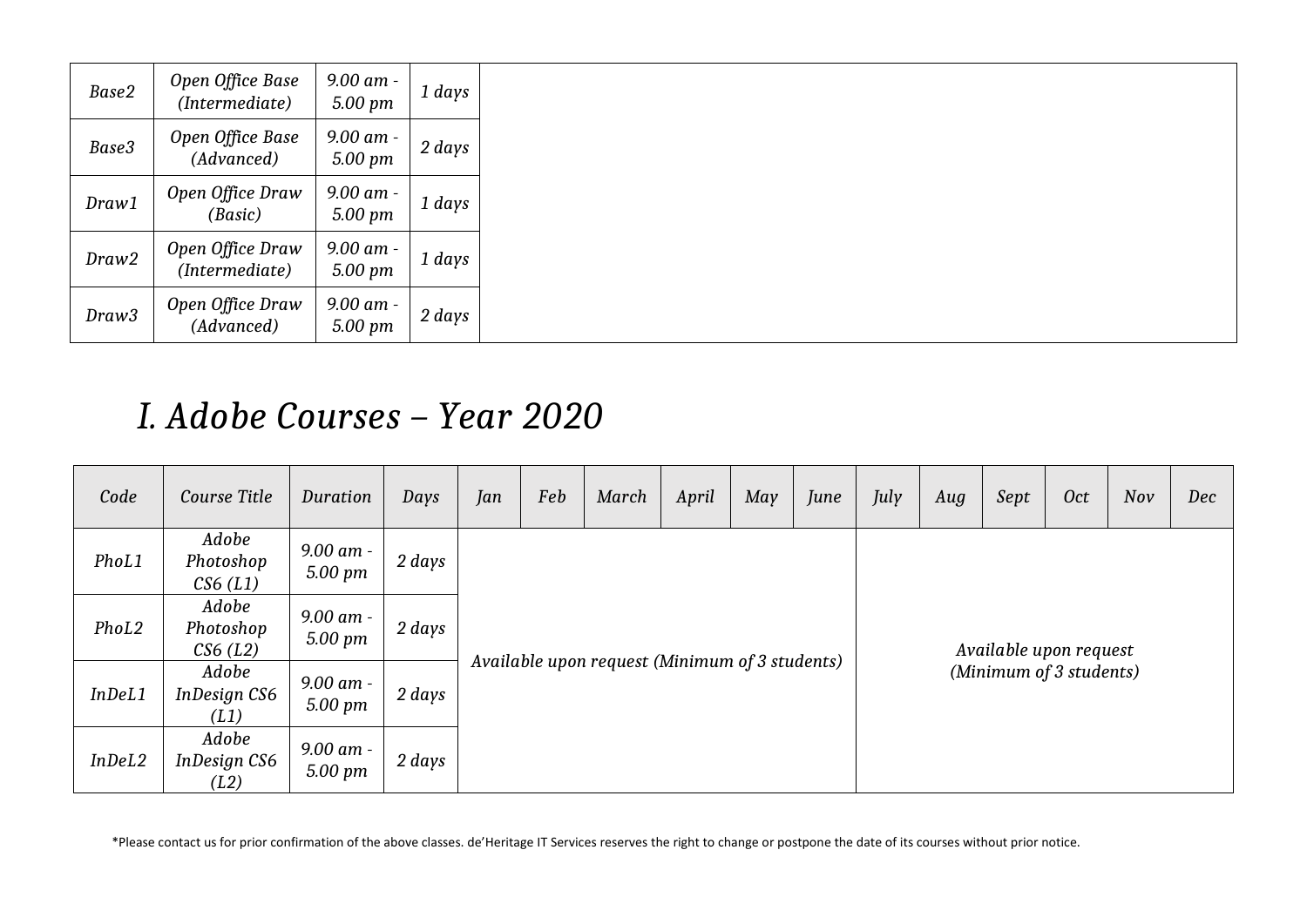| DreamL1  | Adobe<br>Dreamweaver<br>CS6(L1) | 9.00 am -<br>5.00 pm | 2 days |
|----------|---------------------------------|----------------------|--------|
| DreamL2  | Adobe<br>Dreamweaver<br>CS6(L2) | 9.00 am -<br>5.00 pm | 2 days |
| PremiL1  | Adobe<br>Premiere CS6<br>(L1)   | 9.00 am -<br>5.00 pm | 2 days |
| PremiL2  | Adobe<br>Premiere CS6<br>(L2)   | 9.00 am -<br>5.00 pm | 2 days |
| IllusL1  | Adobe<br>Illustrator<br>CS6(L1) | 9.00 am -<br>5.00 pm | 2 days |
| IllulsL2 | Adobe<br>Illustrator<br>CS6(L2) | 9.00 am -<br>5.00 pm | 2 days |

#### *J. Cisco Courses – Year 2020*

| Code         | Course Title                                          | Duration                       | Days   | Ian                                            | Feb | March | April | May | June | July | Aug | Sept | <b>Oct</b> | Nov | Dec |
|--------------|-------------------------------------------------------|--------------------------------|--------|------------------------------------------------|-----|-------|-------|-----|------|------|-----|------|------------|-----|-----|
| <b>CCENT</b> | Cisco Certified<br><b>Entry Network</b><br>Technician | 9.00 am -<br>$5.00 \text{ pm}$ | 5 days | Available upon request (Minimum of 3 students) |     |       |       |     |      |      |     |      |            |     |     |